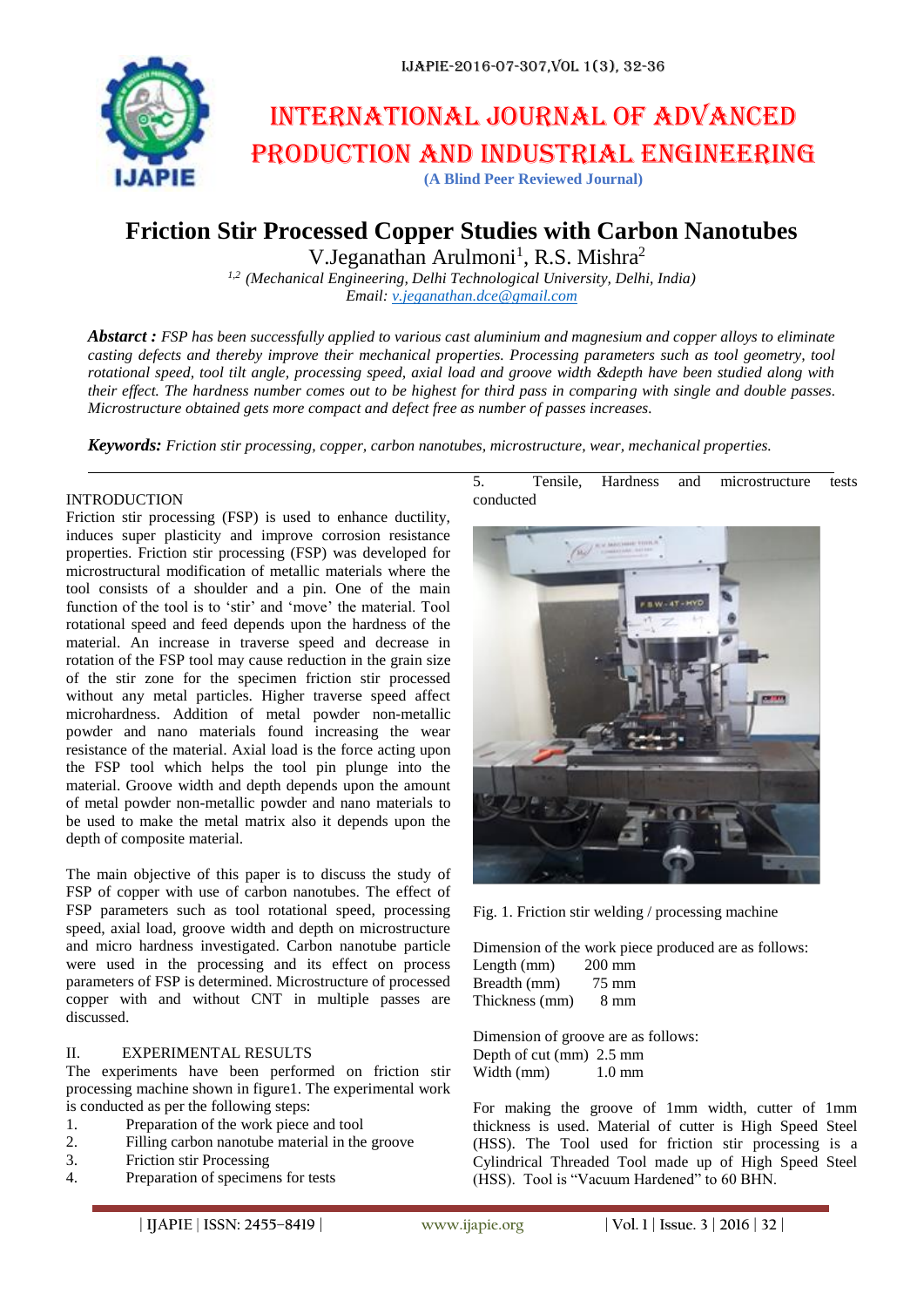

Fig. 2. Work piece fitted on the FSP Machine



Fig. 3. Tools used during Friction stir processing



Fig. 4. Cylindrical Threaded Tool Probe

| Dimension of the tool are as follows: |                 |
|---------------------------------------|-----------------|
| Length of tool                        | $120 \text{mm}$ |
| Diameter of the tool                  | $19.95$ mm      |
| Length of the probe                   | 3mm             |
| Diameter of the probe                 | 7 <sub>mm</sub> |
|                                       |                 |

Cylindrical threaded tool have certain advantages over the cylindrical tool are as:

- 1) Better processing results
- 2) Reduce weld force
- 3) Enable easies flow of plasticized material

4) Increase interface between the pin and the plasticized material, thereby increasing heat generation.

Properties of Carbon Nano tube powder are as follows: Diameter 50-85nm Length 10-15 micrometer Nitrogen surface area 10-90 m2/gm Volume resistivity  $2i \lt 5*10-4$ ohm-cm Carbon content >94%

Advantages of using Carbon Nano tube powder in the Processing:

• Develop High Tensile strength in the material upto 63 GPascals.

- Leads to strong interfacial adhesion
- Increases stiffness and strength of the material.

The parameters used during processing are as follows: Load  $(Kg)$  1000 kg Feed (mm/min) 20 mm/min<br>Rotational speed of tool (rpm) 1100rpm Rotational speed of tool (rpm)

These parameters are kept constant during the processing. For Analysis of the micro structure and mechanical properties, the processing is done in "Multiple Passes" on the work pieces.



Fig. 5. Tensile test specimens cut from processed Area

Tensile test determines the strength of the material subjected to a simple stretching operation. The primary use the testing machine is to create the stress-strain graph. The aim of the test is to asses some mechanical characteristics of the testing material. The results of the tensile tests are used in selecting materials for engineering applications. Tensile properties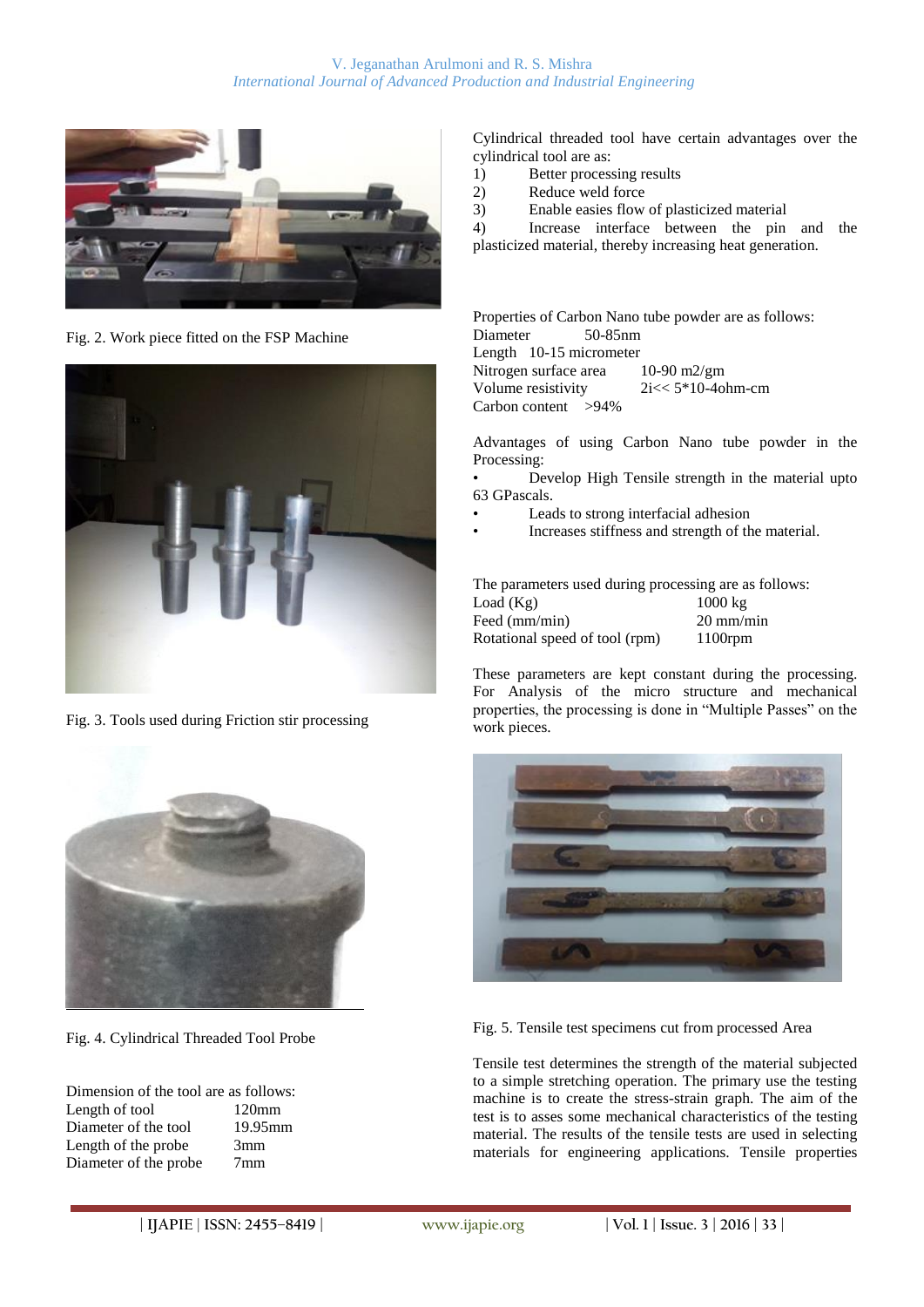frequently are included in material specifications to ensure quality.

In this project we are determining the tensile strength of specimens of multi passed friction stir processed copper.

A universal testing machine (UTM) is used to test the tensile strength and compressive strength of the materials. The result of tensile test is shown in table1.

|              |  | Table 1: Specimen Details and output Results during Tensile |  |  |  |
|--------------|--|-------------------------------------------------------------|--|--|--|
| <b>Tests</b> |  |                                                             |  |  |  |
|              |  |                                                             |  |  |  |

| <b>Output(Generic</b><br>tensile<br>metals<br>from position) | Without<br>processing | <b>Single</b><br>pass<br>without<br><b>CNT</b> | <b>Single</b><br>pass<br>with<br><b>CNT</b> | Two<br>pass<br>with<br><b>CNT</b> | <b>Three</b><br>pass<br>with<br><b>CNT</b> |
|--------------------------------------------------------------|-----------------------|------------------------------------------------|---------------------------------------------|-----------------------------------|--------------------------------------------|
| Width(mm)                                                    | 5.98                  | 6.01                                           | 6.01                                        | 6.01                              | 6.0                                        |
| Thickness(mm)                                                | 5.87                  | 5.81                                           | 5.81                                        | 5.66                              | 5.79                                       |
| Gauge Length<br>(intial)(mm)                                 | 25                    | 25                                             | 25                                          | 25                                | 25                                         |
| Gauge<br>Length(final)<br>(mm)                               | 32.9                  | 46.4                                           | 31.5                                        | 28.7                              | 29.1                                       |
| Area $(mm2)$                                                 | 35.1                  | 34.9                                           | 34.9                                        | 34                                | 34.7                                       |
| <b>Ultimate</b><br>Force(N)                                  | 8560                  | 6840                                           | 2520                                        | 2570                              | 4340                                       |
| <b>Ultimate</b><br>Stress(MPa)                               | 244                   | 196                                            | 72.1                                        | 75.5                              | 125                                        |
| <b>Offset</b><br>@<br>$0.2\%$ (N)                            | 7600                  | 4120                                           | 1610                                        | 2340                              | 3760                                       |
| <b>Offset</b><br>@<br>$0.2\%$ (MPa)                          | 217                   | 118                                            | 46.2                                        | 68.7                              | 108                                        |
| $TE(Auto)(\%)$                                               | 30.5                  | 91                                             | 24.6                                        | 13.3                              | 16.0                                       |

The stress-strain curves for respective specimens are shown as:-



Fig 6: Stress-Strain and Displacement curve for Specimen without processing





Fig 7: Stress-Strain and Displacement curve for Specimen without CNT processing



Fig 8: Stress-Strain and Displacement curve for Specimen without CNT processing



Fig 9: Stress-Strain and Displacement curve for Specimen with CNT double pass processing



Fig 10: Stress-Strain and Displacement curve for Specimen with CNT triple pass processing

| Sr. | Specimen          | Rockwell  | <b>Brinell</b> |
|-----|-------------------|-----------|----------------|
| No. |                   | hardness  | hardness       |
|     |                   | test      | number(BHN)    |
|     |                   | (HRB)     |                |
|     | Base metal        | $32 - 36$ | 147            |
|     |                   |           |                |
| 2.  | Specimen          | 95        | 210            |
|     | Processed without |           |                |
|     | <b>CNT</b>        |           |                |
| 3.  | with<br>Processed | 102       | 253            |
|     | CNT single pass   |           |                |
| 4.  | with<br>Processed | 112       | 371            |
|     | CNT double pass   |           |                |
| 5.  | Processed with    | 118       | 487            |
|     | CNT triple pass   |           |                |

Table 2: Rockwell hardness test results

Output result from the hardness test is shown table 2. Test was performed on Rockwell hardness machine, corresponding result is converted to Brinell hardness number. In the above result as the processes increases with multiple passes hardness also increases.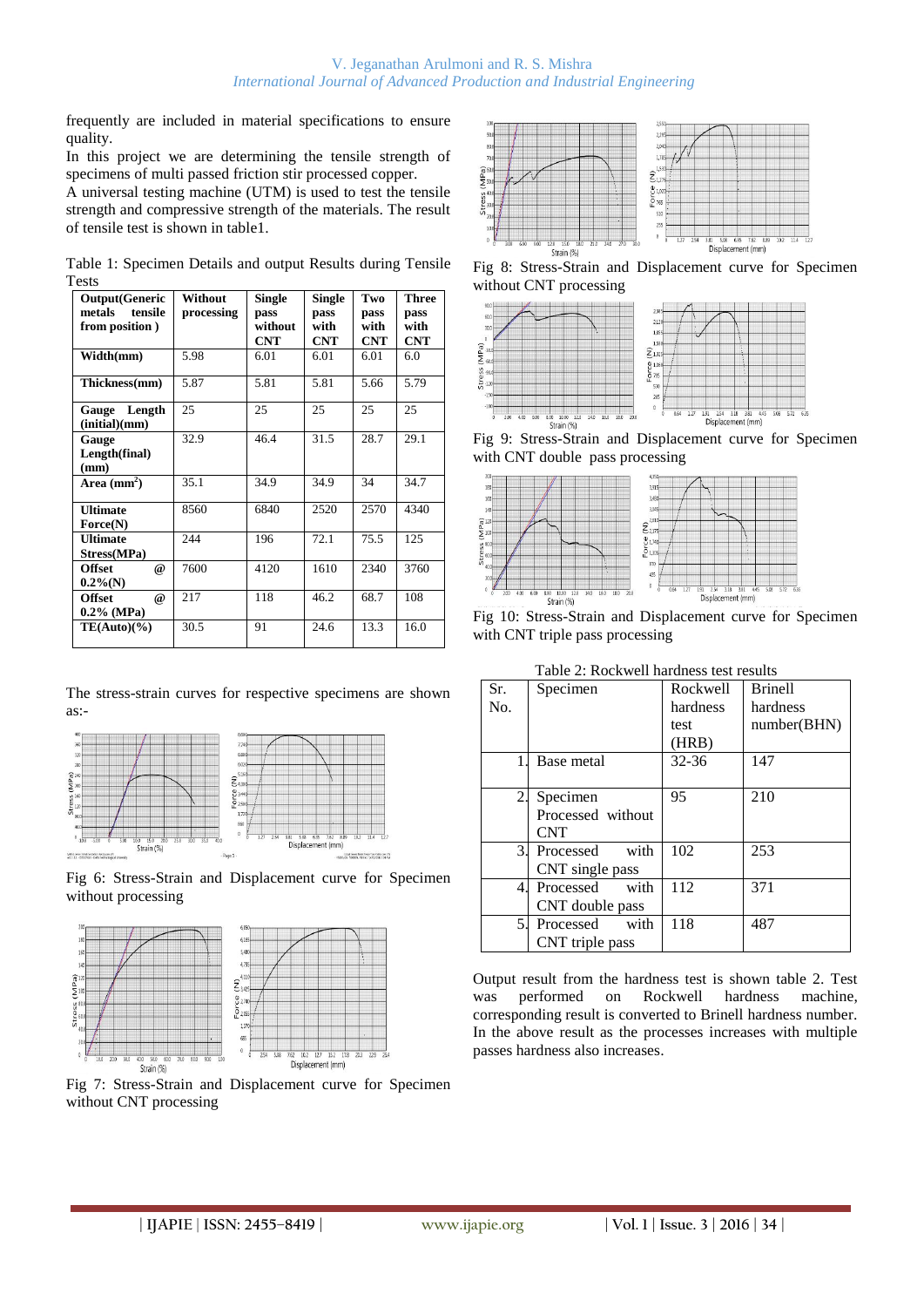





## **CONCLUSION**

In this study the following conclusions are made on the basis of tests performed:

The ultimate tensile strength of the processed material comes out to be lesser than the parent material.

Hardness of the processed specimens increases as the number of passes are increased due to more compact microstructure. The hardness number comes out to be highest for third pass in comparing with single and double passes.

Microstructure obtained gets more compact and defect free as number of passes increases.

In tensile testing, the ultimate force decreases from 8560 to 6840 N from base material to single pass specimen without CNT. But in case Specimens with CNT with single, double and triple passes the ultimate force increases.

#### **REFERENCES**

- [1] H. Sarmadi , A.H.Kokabi,S.M.Seyed Reihani, [2013] Friction and wear performance of copper–graphite surface composites fabricated by friction stir processing (FSP),Wear, 304, pp1–12
- [2] I. Galvao, A. Loureiro and D. M. Rodrigues,[2012] Influence of process parameters on the mechanical enhancement of copper-DHP by FSP, Advanced Materials Research, 445, pp 631-636
- [3] I. Galvao, R.M. Leal, D.M. Rodrigues, A. Loureiro, [2013] Influence of tool shoulder geometry on properties of friction stir welds in thin copper sheets,Journal of Materials Processing Technology , 213, pp129–135
- [4] R. Sathiskumar , N. Murugan , I. Dinaharan , S.J. Vijay, [2014] Prediction of mechanical and wear properties of copper surface composites fabricated using friction stir processing,Materials and Design , 55, pp224–234
- [5] R. Sathiskumar, N. Murugan, I. Dinaharan, S.J. Vijay, [2013] Characterization of boron carbide particulate reinforced in situ copper surface composites synthesized using friction stir processing,Materials Characterization, 84, pp1  $6 - 27$
- [6] R Sathiskumar, N Murugan, I Dinaharan and S J Vijay, [2013] Role of friction stir processing parameters on microstructure and microhardness of boron carbide particulate reinforced copper surface composites, Indian Academy of Sciences, Sadhana, 38(6), pp. 1433–1450
- [7] Ranganath. M. S, R. C. Singh , Rajiv Chaudhary, R.K. Pandey, Experimental Investigation of Friction and Wear Behavior at the Interface of Aluminium and Mild Steel, International Journal of Advance Research Innovation, 2(4), 2014, 775-780
- [8] S. Mukherjee, A.K. Ghosh, [2011] Friction stir processing of direct metal deposited copper–nickel 70/30,Materials Science and Engineering A , 528, pp3289–3294
- [9] Salar Salahi and Vahid Rezazadeh, [2013] Fracture Mechanism in Friction Stir Processed Annealed Pure Copper Samples,World Applied Sciences Journal , 23(12), pp54-58
- [10] V.Jeganathan Arulmoni, R S Mishra, Friction Stir Processing of Aluminum alloys for Defence Applications, International Journal of Advance Research and Innovation, Volume 2, Issue: 2 , 2014 pp 337-341 , ISSN 2347 - 3258
- [11] V.Jeganathan Arulmoni, Ranganath M S , R S Mishra, Effect of Process Parameters on Friction Stir Processed Copper and Enhancement of Mechanical Properties of the Composite Material: A Review on Green Process Technology, International Research Journal of Sustainable

**| IJAPIE** | **ISSN: 2455–8419 | www.ijapie.org | Vol. 1 | Issue. 3 | 2016 | 35 |**